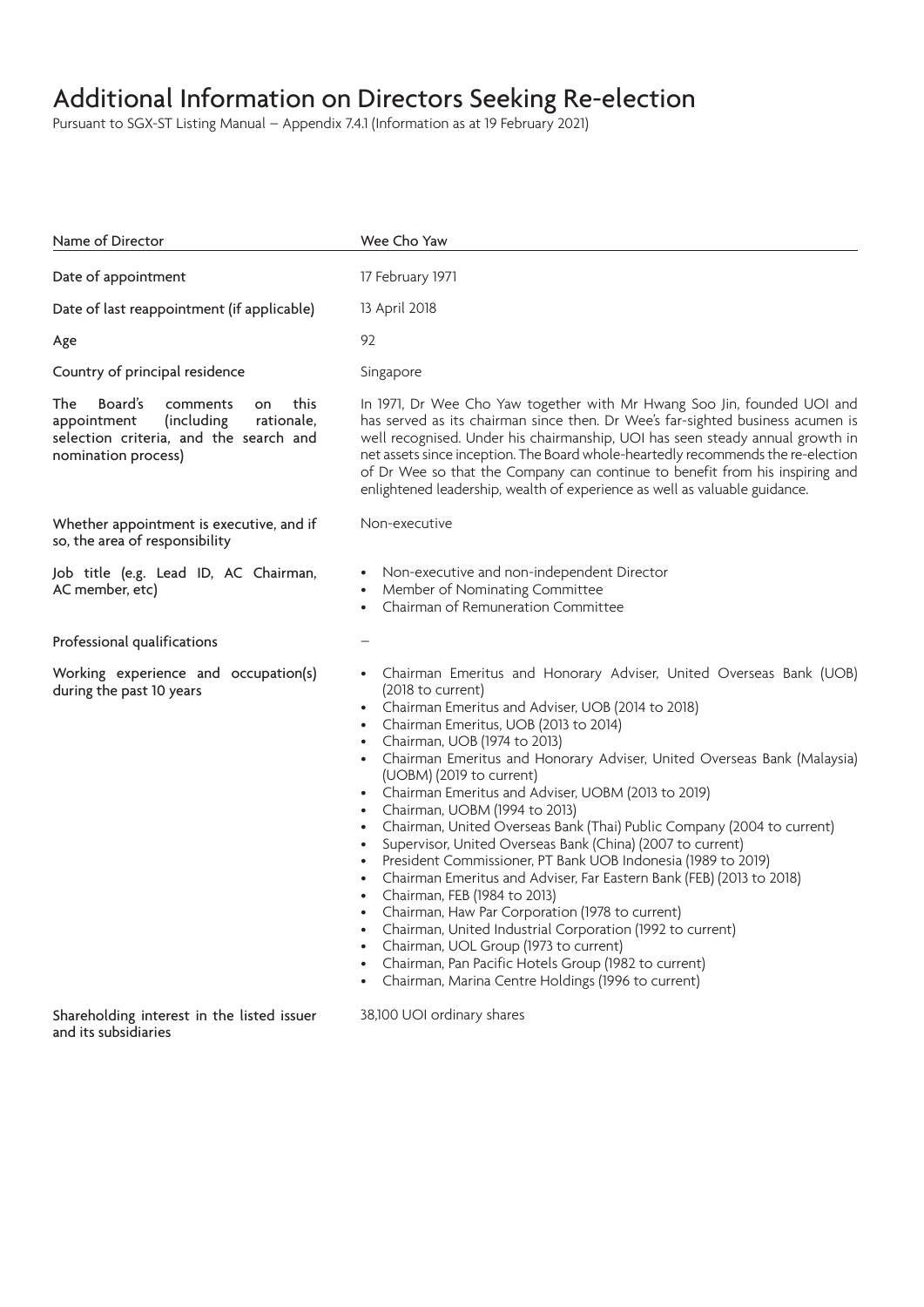Pursuant to SGX-ST Listing Manual – Appendix 7.4.1 (Information as at 19 February 2021)

| Name of Director                                                                                                                                                                                                                       | Wee Cho Yaw                                                                                                                                                                                                                                                                                                                                                                                                                                                                                                                                                                                                                                                                                                                                                      |
|----------------------------------------------------------------------------------------------------------------------------------------------------------------------------------------------------------------------------------------|------------------------------------------------------------------------------------------------------------------------------------------------------------------------------------------------------------------------------------------------------------------------------------------------------------------------------------------------------------------------------------------------------------------------------------------------------------------------------------------------------------------------------------------------------------------------------------------------------------------------------------------------------------------------------------------------------------------------------------------------------------------|
| Any relationship (including immediate<br>family relationships) with any existing<br>director, existing executive officer,<br>the issuer and/or substantial shareholder<br>of the listed issuer or any of its principal<br>subsidiaries | Father of Mr Wee Ee Cheong, who is a director of UOI and Deputy Chairman and<br>Chief Executive Officer of UOB, a substantial shareholder. Dr Wee Cho Yaw is a<br>substantial shareholder of UOB.                                                                                                                                                                                                                                                                                                                                                                                                                                                                                                                                                                |
| Conflict of interest (including<br>any<br>competing business)                                                                                                                                                                          | Nil                                                                                                                                                                                                                                                                                                                                                                                                                                                                                                                                                                                                                                                                                                                                                              |
| Undertaking (in the format set out in<br>Appendix 7.7) under Rule 720(1) has been<br>submitted to the listed issuer                                                                                                                    | Yes                                                                                                                                                                                                                                                                                                                                                                                                                                                                                                                                                                                                                                                                                                                                                              |
| Other principal commitments <sup>1</sup> including<br>Directorships:                                                                                                                                                                   |                                                                                                                                                                                                                                                                                                                                                                                                                                                                                                                                                                                                                                                                                                                                                                  |
| Past (for the last five years)                                                                                                                                                                                                         | PT Bank UOB Indonesia (President Commissioner) (till October 2019)<br>United Overseas Bank (Malaysia) (Chairman Emeritus and Adviser)<br>(till April 2019)<br>Far Eastern Bank (Chairman Emeritus and Adviser) (till May 2018)<br>United Overseas Bank (Chairman Emeritus and Adviser) (till April 2018)                                                                                                                                                                                                                                                                                                                                                                                                                                                         |
| Present                                                                                                                                                                                                                                | United Overseas Bank (Chairman Emeritus and Honorary Adviser)<br>United Overseas Bank (Malaysia) (Chairman Emeritus and Honorary Adviser)<br>United Overseas Bank (China) (Supervisor)<br>United Overseas Bank (Thai) Public Company (Chairman)<br>Haw Par Corporation (Chairman)<br>United Industrial Corporation (Chairman)<br>UOL Group (Chairman)<br>Marina Centre Holdings (Chairman)<br>Pan Pacific Hotels Group (Chairman)<br>Wee Foundation (Chairman)<br>Chung Cheng High School (Chairman)<br>Nanyang Technological University (Pro-Chancellor)<br>Singapore Chinese Chamber of Commerce & Industry (Honorary President)<br>Singapore Federation of Chinese Clan Associations (Honorary President)<br>Singapore Hokkien Huay Kuan (Honorary President) |
| "Principal Commitments" has the same meaning as defined in the Code of Corporate Governance 2018.                                                                                                                                      |                                                                                                                                                                                                                                                                                                                                                                                                                                                                                                                                                                                                                                                                                                                                                                  |
|                                                                                                                                                                                                                                        |                                                                                                                                                                                                                                                                                                                                                                                                                                                                                                                                                                                                                                                                                                                                                                  |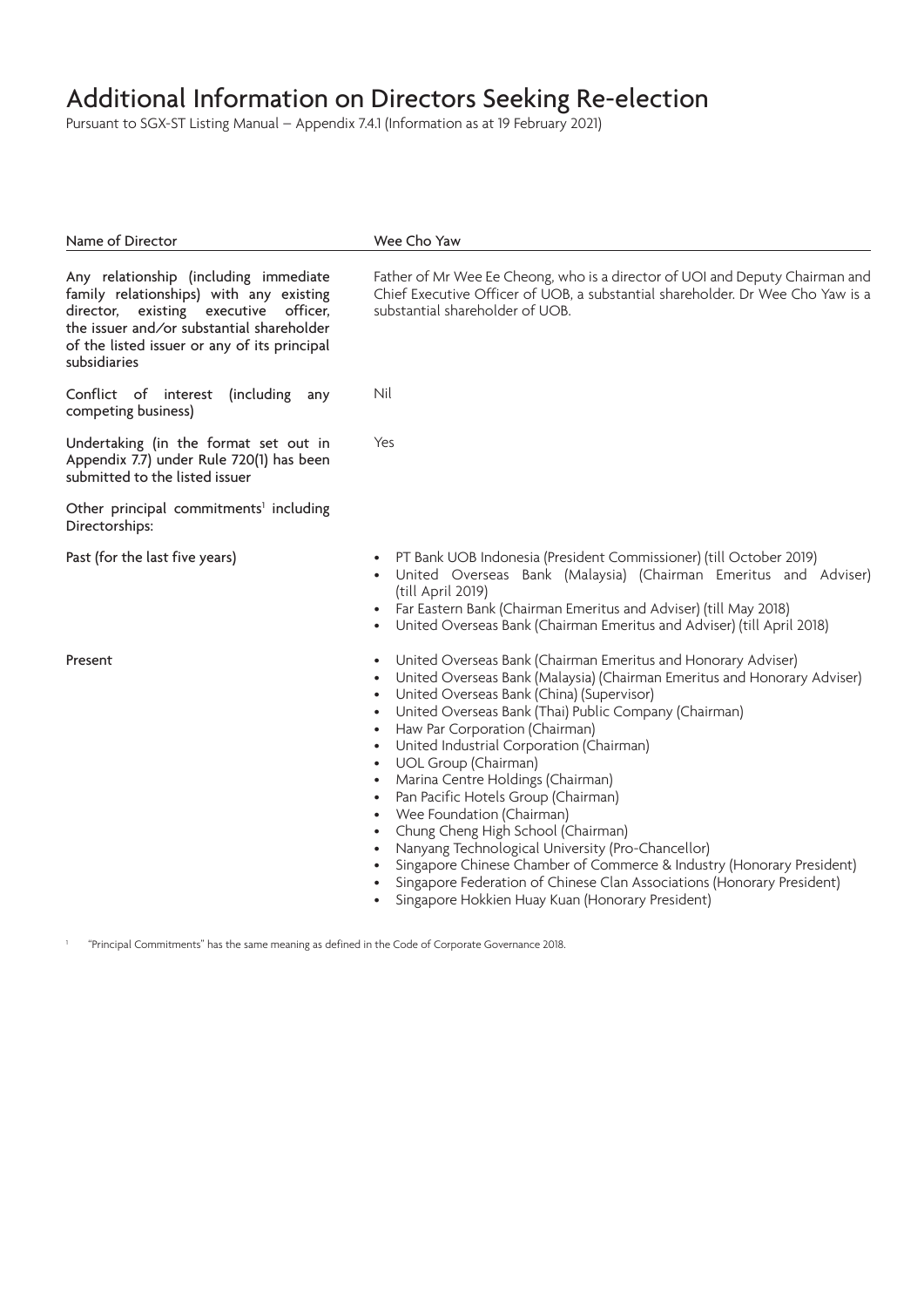Pursuant to SGX-ST Listing Manual – Appendix 7.4.1 (Information as at 19 February 2021)

| Name of Director                                                                                                                                                                                                                          | David Chan Mun Wai                                                                                                                                                                                                                                                                                                                                                                                                                                                                                               |
|-------------------------------------------------------------------------------------------------------------------------------------------------------------------------------------------------------------------------------------------|------------------------------------------------------------------------------------------------------------------------------------------------------------------------------------------------------------------------------------------------------------------------------------------------------------------------------------------------------------------------------------------------------------------------------------------------------------------------------------------------------------------|
| Date of appointment                                                                                                                                                                                                                       | 10 March 1994                                                                                                                                                                                                                                                                                                                                                                                                                                                                                                    |
| Date of last reappointment (if applicable)                                                                                                                                                                                                | 12 April 2019                                                                                                                                                                                                                                                                                                                                                                                                                                                                                                    |
| Age                                                                                                                                                                                                                                       | 66                                                                                                                                                                                                                                                                                                                                                                                                                                                                                                               |
| Country of principal residence                                                                                                                                                                                                            | Singapore                                                                                                                                                                                                                                                                                                                                                                                                                                                                                                        |
| The Board's comments on this appointment<br>(including rationale, selection criteria,<br>and the search and nomination process)                                                                                                           | Mr David Chan Mun Wai, a chartered insurer, joined UOI in 1990 and was<br>appointed managing director in 1996. He grew the business under the guidance<br>of the founders and built upon the strong foundation laid by his predecessor.<br>As part of his duties as managing director, he is mentoring candidates with<br>potential to succeed to positions in the C-suite. The Board unreservedly<br>recommends that Mr David Chan Mun Wai be re-elected to continue in his role<br>as UOI's managing director. |
| Whether appointment is executive, and if<br>so, the area of responsibility                                                                                                                                                                | Executive                                                                                                                                                                                                                                                                                                                                                                                                                                                                                                        |
| Job title (e.g. Lead ID, AC Chairman,<br>AC member, etc)                                                                                                                                                                                  | Executive and non-independent Director<br>Managing Director and Chief Executive                                                                                                                                                                                                                                                                                                                                                                                                                                  |
| Professional qualifications                                                                                                                                                                                                               | Bachelor of Business Administration, University of Singapore<br>Chartered Insurance Institute, UK (Fellow)                                                                                                                                                                                                                                                                                                                                                                                                       |
| Working experience and occupation(s)<br>during the past 10 years                                                                                                                                                                          | Managing Director of UOI (1996 to current)                                                                                                                                                                                                                                                                                                                                                                                                                                                                       |
| Shareholding interest in the listed issuer<br>and its subsidiaries                                                                                                                                                                        | 21,000 UOI ordinary shares                                                                                                                                                                                                                                                                                                                                                                                                                                                                                       |
| Any relationship (including immediate<br>family relationships) with any existing<br>director, existing executive<br>officer,<br>the issuer and/or substantial shareholder<br>of the listed issuer or any of its principal<br>subsidiaries | Nil                                                                                                                                                                                                                                                                                                                                                                                                                                                                                                              |
| Conflict of interest (including<br>any<br>competing business)                                                                                                                                                                             | Nil                                                                                                                                                                                                                                                                                                                                                                                                                                                                                                              |
| Undertaking (in the format set out in<br>Appendix 7.7) under Rule 720(1) has been<br>submitted to the listed issuer                                                                                                                       | Yes                                                                                                                                                                                                                                                                                                                                                                                                                                                                                                              |
| Other principal commitments <sup>1</sup> including<br>Directorships:                                                                                                                                                                      |                                                                                                                                                                                                                                                                                                                                                                                                                                                                                                                  |
| Past (for the last five years)                                                                                                                                                                                                            | Nil                                                                                                                                                                                                                                                                                                                                                                                                                                                                                                              |
| Present                                                                                                                                                                                                                                   | Singapore Reinsurance Corporation (Deputy Chairman)                                                                                                                                                                                                                                                                                                                                                                                                                                                              |

<sup>1</sup> "Principal Commitments" has the same meaning as defined in the Code of Corporate Governance 2018.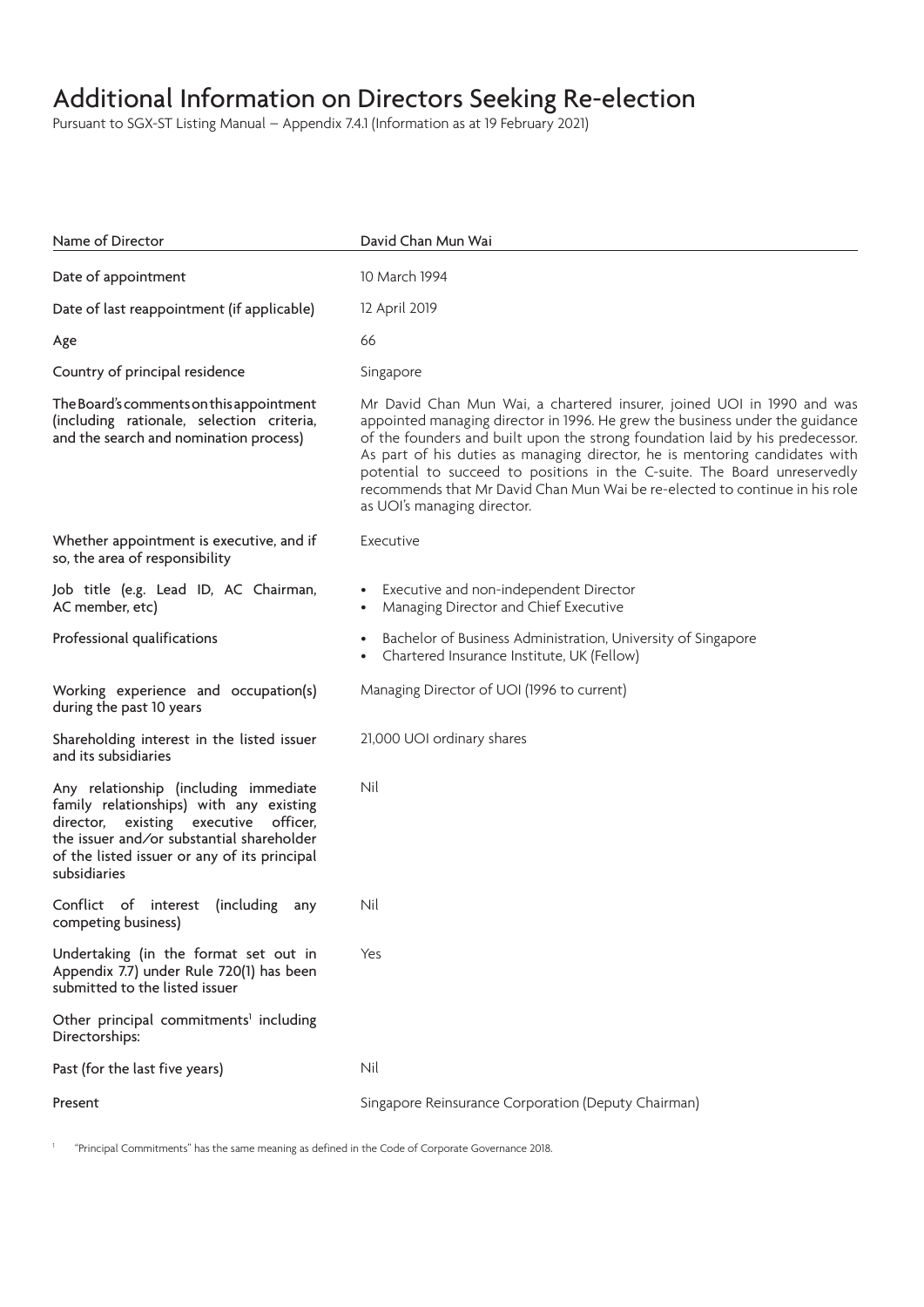Pursuant to SGX-ST Listing Manual – Appendix 7.4.1 (Information as at 19 February 2021)

| Name of Director                                                                                                                                                                                                                       | Hwang Soo Jin                                                                                                                                                                                                                                                                                                                                                                                |  |
|----------------------------------------------------------------------------------------------------------------------------------------------------------------------------------------------------------------------------------------|----------------------------------------------------------------------------------------------------------------------------------------------------------------------------------------------------------------------------------------------------------------------------------------------------------------------------------------------------------------------------------------------|--|
| Date of appointment                                                                                                                                                                                                                    | 17 February 1971                                                                                                                                                                                                                                                                                                                                                                             |  |
| Date of last reappointment (if applicable)                                                                                                                                                                                             | 13 April 2018<br>85<br>Singapore                                                                                                                                                                                                                                                                                                                                                             |  |
| Age                                                                                                                                                                                                                                    |                                                                                                                                                                                                                                                                                                                                                                                              |  |
| Country of principal residence                                                                                                                                                                                                         |                                                                                                                                                                                                                                                                                                                                                                                              |  |
| Board's<br>this<br>The<br>comments<br>on<br>rationale,<br>(including<br>appointment<br>selection criteria, and the search and<br>nomination process)                                                                                   | Please refer to the Notes to Resolutions 7, 8 and 9 in the Notice of Annual General<br>Meeting for the Board's comments on Mr Hwang's appointment.                                                                                                                                                                                                                                           |  |
|                                                                                                                                                                                                                                        | The Board firmly believes that re-electing Mr Hwang will be of tremendous<br>benefit to UOI and strongly recommends his re-election.                                                                                                                                                                                                                                                         |  |
| Whether appointment is executive, and if<br>so, the area of responsibility                                                                                                                                                             | Non-executive                                                                                                                                                                                                                                                                                                                                                                                |  |
| Job title (e.g. Lead ID, AC Chairman,<br>AC member, etc)                                                                                                                                                                               | Non-executive and non-independent Director under the Insurance<br>(Corporate Governance) Regulations 2013 and Independent Director under<br>the MAS Guidelines <sup>2</sup> , Code of Corporate Governance (6 August 2018) and<br>prevailing SGX-ST Listing Manual (until 31 December 2021)<br>Chairman of Nominating Committee<br>Member of Remuneration Committee<br>$\bullet$             |  |
| Professional qualifications                                                                                                                                                                                                            | Chartered Insurance Institute, UK (Chartered Insurer)<br>$\bullet$<br>Singapore Insurance Institute (Honorary Fellow)<br>$\bullet$                                                                                                                                                                                                                                                           |  |
| Working experience and occupation(s)<br>during the past 10 years                                                                                                                                                                       | Senior Advisor and Chairman Emeritus, Singapore Reinsurance Corporation<br>$\bullet$<br>(2008 to current)<br>Chairman, Singapore Reinsurance Corporation (1984 to 2007)<br>$\bullet$<br>Director, Singapore Reinsurance Corporation (1973 to 2019)<br>$\bullet$<br>Director, Haw Par Corporation (1986 to current)<br>Director, United Industrial Corporation (2003 to current)<br>$\bullet$ |  |
| Shareholding interest in the listed issuer<br>and its subsidiaries                                                                                                                                                                     | 100,000 UOI ordinary shares                                                                                                                                                                                                                                                                                                                                                                  |  |
| Any relationship (including immediate<br>family relationships) with any existing<br>director, existing executive officer, the<br>issuer and/or substantial shareholder of<br>the listed issuer or any of its principal<br>subsidiaries | Nil                                                                                                                                                                                                                                                                                                                                                                                          |  |
| Conflict of interest (including any<br>competing business)                                                                                                                                                                             | Nil                                                                                                                                                                                                                                                                                                                                                                                          |  |

 $2$  "MAS Guidelines" means the Guidelines on Corporate Governance for Financial Holding Companies, Banks, Direct Insurers, Reinsurers and Captive Insurers which are incorporated in Singapore (3 April 2013). It comprises the Code of Corporate Governance that was issued in 2012 for companies listed on the SGX-ST and supplementary principles and guidelines added by the MAS.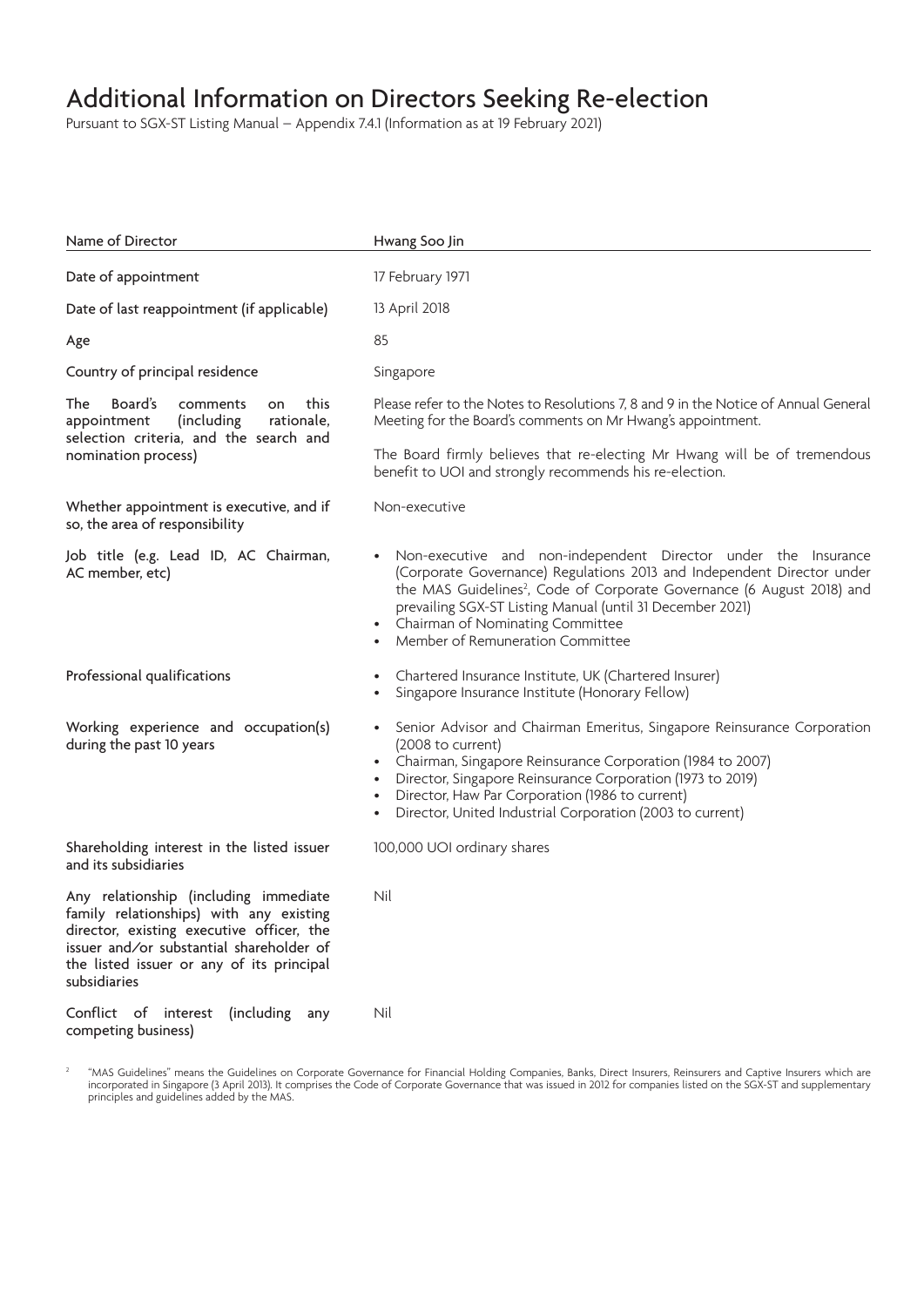Pursuant to SGX-ST Listing Manual – Appendix 7.4.1 (Information as at 19 February 2021)

| Name of Director                                                                                                    | Hwang Soo Jin                                                                                                                                          |  |
|---------------------------------------------------------------------------------------------------------------------|--------------------------------------------------------------------------------------------------------------------------------------------------------|--|
| Undertaking (in the format set out in<br>Appendix 7.7) under Rule 720(1) has been<br>submitted to the listed issuer | Yes                                                                                                                                                    |  |
| Other principal commitments <sup>1</sup> including<br>Directorships:                                                |                                                                                                                                                        |  |
| Past (for the last five years)                                                                                      | Singapore Reinsurance Corporation (Director) (till April 2019)                                                                                         |  |
| Present                                                                                                             | Haw Par Corporation (Director)<br>United Industrial Corporation (Director)<br>Singapore Reinsurance Corporation (Senior Advisor and Chairman Emeritus) |  |

#### Name of Directors: Wee Cho Yaw, David Chan Mun Wai and Hwang Soo Jin

Disclose the following matters concerning an appointment of director, chief executive officer, chief financial officer, chief operating officer, general manager or other officer of equivalent rank. If the answer to any question is "yes", full details must be given.

- (a) Whether at any time during the last 10 years, an application or a petition under any bankruptcy law of any jurisdiction was filed against him or against a partnership of which he was a partner at the time when he was a partner or at any time within 2 years from the date he ceased to be a partner? No
- (b) Whether at any time during the last 10 years, an application or a petition under any law of any jurisdiction was filed against an entity (not being a partnership) of which he was a director or an equivalent person or a key executive, at the time when he was a director or an equivalent person or a key executive of that entity or at any time within 2 years from the date he ceased to be a director or an equivalent person or a key executive of that entity, for the winding up or dissolution of that entity or, where that entity is the trustee of a business trust, that business trust, on the ground of insolvency? No
- (c) Whether there is any unsatisfied judgement against him?
- (d) Whether he has ever been convicted of any offence, in Singapore or elsewhere, involving fraud or dishonesty which is punishable with imprisonment, or has been the subject of any criminal proceedings (including any pending criminal proceedings of which he is aware) for such purpose? No
- (e) Whether he has ever been convicted of any offence, in Singapore or elsewhere, involving a breach of any law or regulatory requirement that relates to the securities or futures industry in Singapore or elsewhere, or has been the subject of any criminal proceedings (including any pending criminal proceedings of which he is aware) for such breach? No
- (f) Whether at any time during the last 10 years, judgement has been entered against him in any civil proceedings in Singapore or elsewhere involving a breach of any law or regulatory requirement that relates to the securities or futures industry in Singapore or elsewhere, or a finding of fraud, misrepresentation or dishonesty on his part, or he has been the subject of any civil proceedings (including any pending civil proceedings of which he is aware) involving an allegation of fraud, misrepresentation or dishonesty on his part? No